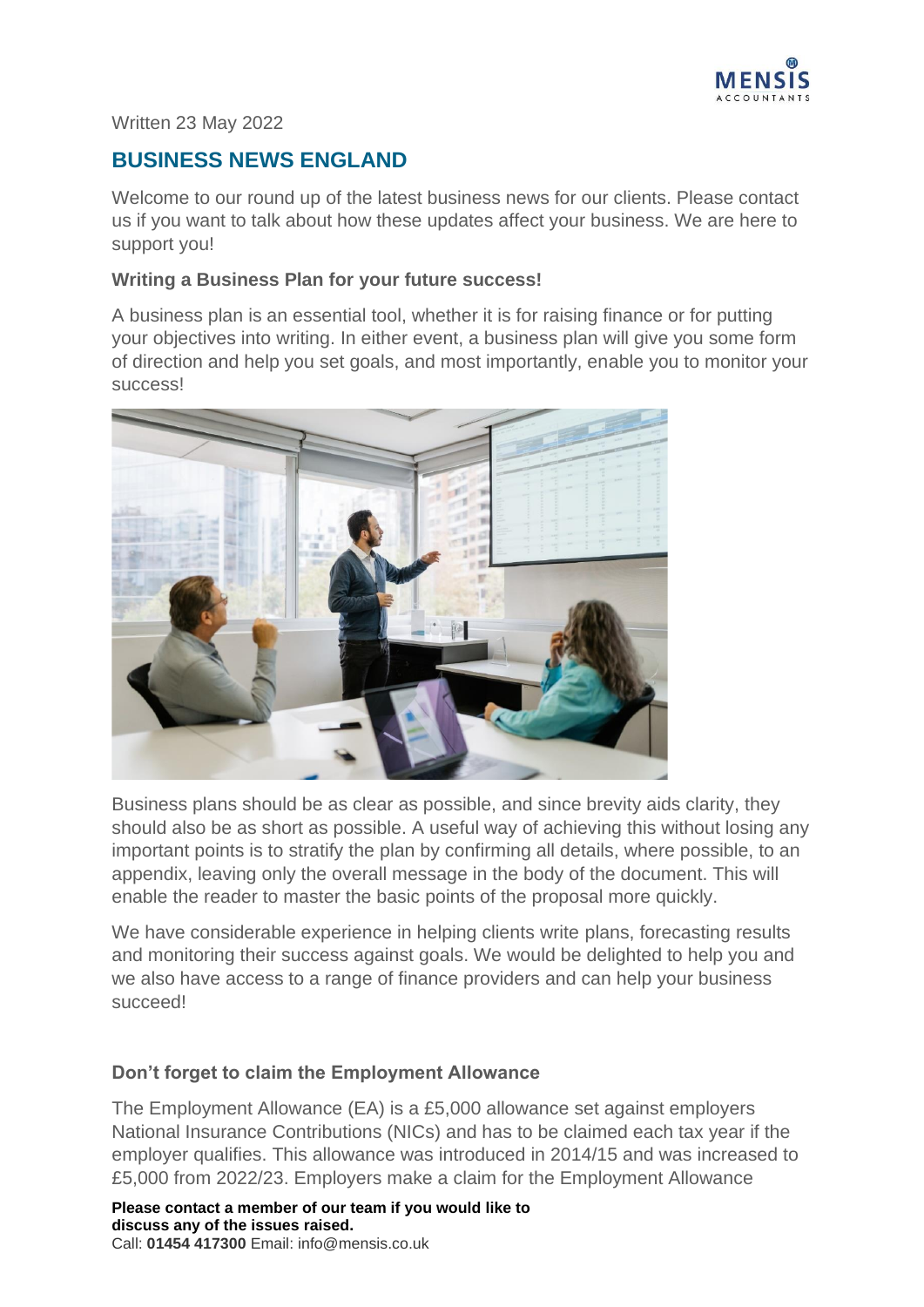through their payroll software. They do this by completing and submitting a Real Time Information - Employer Payment Summary (EPS) to HMRC. The employer must enter "Yes" in the "Employment Allowance Indicator" field of the EPS confirming that they are eligible to claim the allowance.

Eligible employers can claim the Employment Allowance at any time during a tax year. Employers may also claim the Employment Allowance against closed tax years, provided they have not already claimed the allowance for those years. However, claims for closed tax years are limited to the four tax years falling before the current tax year.

The Employment Allowance can be claimed by most employers who pay secondary Class 1 NICs on their employees. This includes:

- businesses (includes self- employed persons, companies and partnerships who have employees)
- charities (includes private businesses that have charitable status such as schools, academies, further education colleges and universities)
- Community Amateur Sports Clubs

If two or more companies are connected with one another, or two or more charities are connected with one another, then only one of those companies/charities may claim the Employment Allowance and they must decide which company/charity claims the allowance.

For recently updated guidance on connected businesses see: -

<https://www.gov.uk/hmrc-internal-manuals/national-insurance-manual/nim06560>

### Other Employers Excluded from claiming the Employment Allowance

Employers are not eligible to claim the Employment Allowance where their employers' Class 1 National Insurance liabilities in the previous tax year exceeded £100,000.

Another important exclusion from EA are single director companies where the director is the sole employee of the company.

Employment Allowance counts towards the total de minimis State Aid you're allowed to get over a 3 year period. Employers that exceed the de minimis State Aid threshold for their sector (Agriculture products for example 20,000 euros) are also excluded from claiming EA.

Please contact us if you need help with your payroll.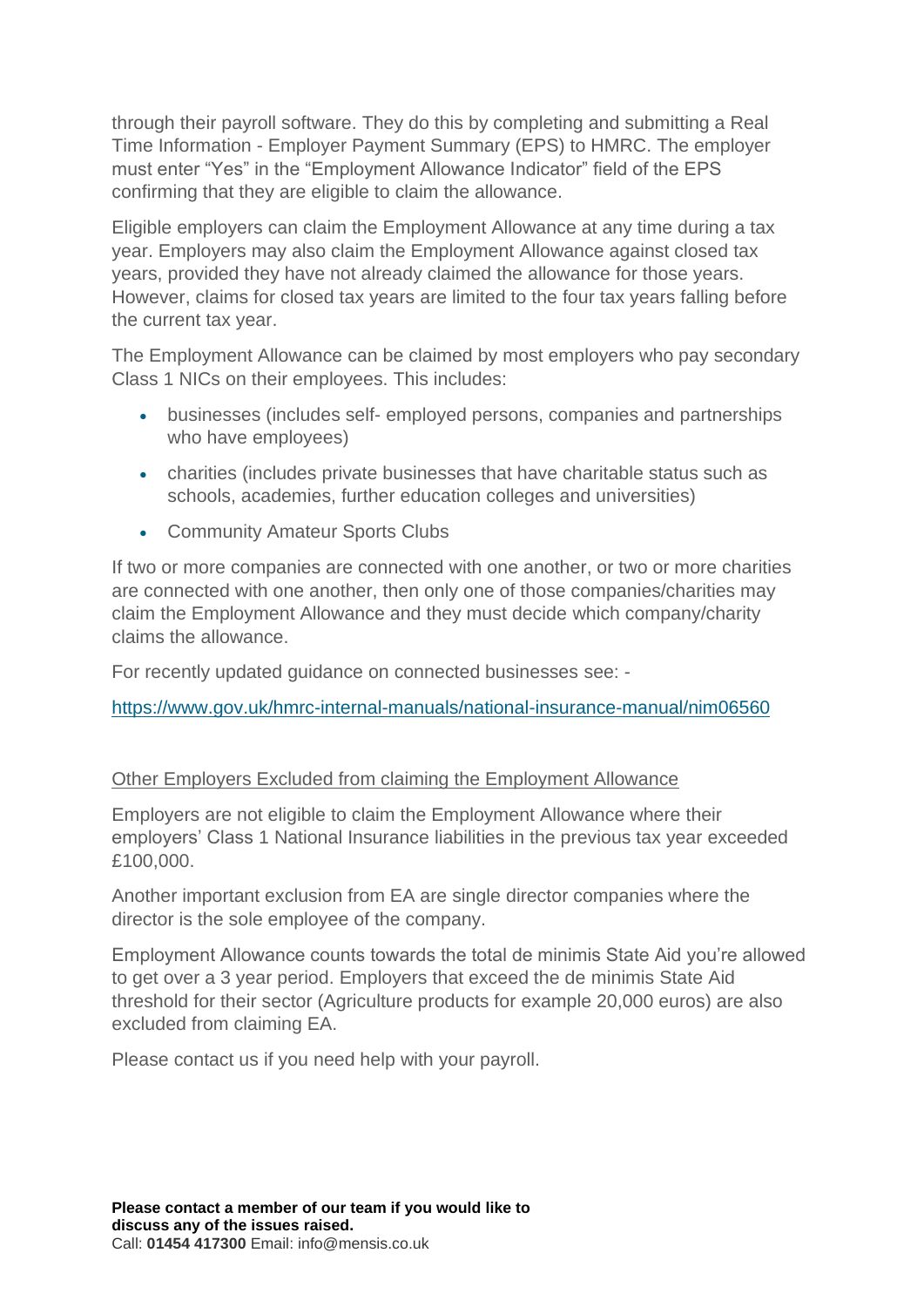# **Check if a letter you have received from HMRC is genuine**

Check a list of recent letters from HMRC to help you decide if a letter you've received is a scam.

Contents:

- Letter OCA300 [repayment of Student Loan deductions](https://www.gov.uk/guidance/check-if-a-letter-youve-received-from-hmrc-is-genuine#letter-oca300--repayment-of-student-loan-deductions)
- [Overpaid Self-Employment Income Support Scheme \(SEISS\) grants](https://www.gov.uk/guidance/check-if-a-letter-youve-received-from-hmrc-is-genuine#overpaid-self-employment-income-support-scheme-seiss-grants)
- [Research about employee experience of the Coronavirus Job Retention](https://www.gov.uk/guidance/check-if-a-letter-youve-received-from-hmrc-is-genuine#research-about-employee-experience-of-the-coronavirus-job-retention-scheme)  **[Scheme](https://www.gov.uk/guidance/check-if-a-letter-youve-received-from-hmrc-is-genuine#research-about-employee-experience-of-the-coronavirus-job-retention-scheme)**
- [Research about the digitisation of Child Benefit](https://www.gov.uk/guidance/check-if-a-letter-youve-received-from-hmrc-is-genuine#research-about-the-digitisation-of-child-benefit)
- [Refund of Income Tax from changes to your Self-Employment Income](https://www.gov.uk/guidance/check-if-a-letter-youve-received-from-hmrc-is-genuine#refund-of-income-tax-from-changes-to-your-self-employment-income-support-scheme-seiss-grant)  [Support Scheme \(SEISS\) grant](https://www.gov.uk/guidance/check-if-a-letter-youve-received-from-hmrc-is-genuine#refund-of-income-tax-from-changes-to-your-self-employment-income-support-scheme-seiss-grant)
- [Other letters you should check](https://www.gov.uk/guidance/check-if-a-letter-youve-received-from-hmrc-is-genuine#other-letters-you-should-check)

If your letter is not listed here [check other letters sent by HMRC](https://www.gov.uk/guidance/check-genuine-hmrc-contact-that-uses-more-than-one-communication-method)

[Report suspicious phone calls, emails or texts to HMRC](https://www.gov.uk/government/organisations/hm-revenue-customs/contact/reporting-fraudulent-emails)

## **The Recovery Loan Scheme is ending soon**

The Recovery Loan Scheme supports access to finance for UK businesses as they grow and recover from the disruption of the COVID-19 pandemic. The Scheme is to help businesses of any size access loans and other kinds of finance so they can recover after the pandemic and transition period. The Recovery Loan Scheme will accept applications until 30 June 2022. Up to £10 million is available per business. The actual amount offered, and the terms, are at the discretion of participating lenders.



The government guarantees 80% of the finance to the lender. As the borrower, you are always 100% liable for the debt. Loans are available through a network of accredited lenders, listed on the British Business Bank's website.

See: [Recovery Loan Scheme: current accredited lenders -](https://www.british-business-bank.co.uk/ourpartners/recovery-loan-scheme/current-accredited-lenders/) British Business Bank [\(british-business-bank.co.uk\)](https://www.british-business-bank.co.uk/ourpartners/recovery-loan-scheme/current-accredited-lenders/)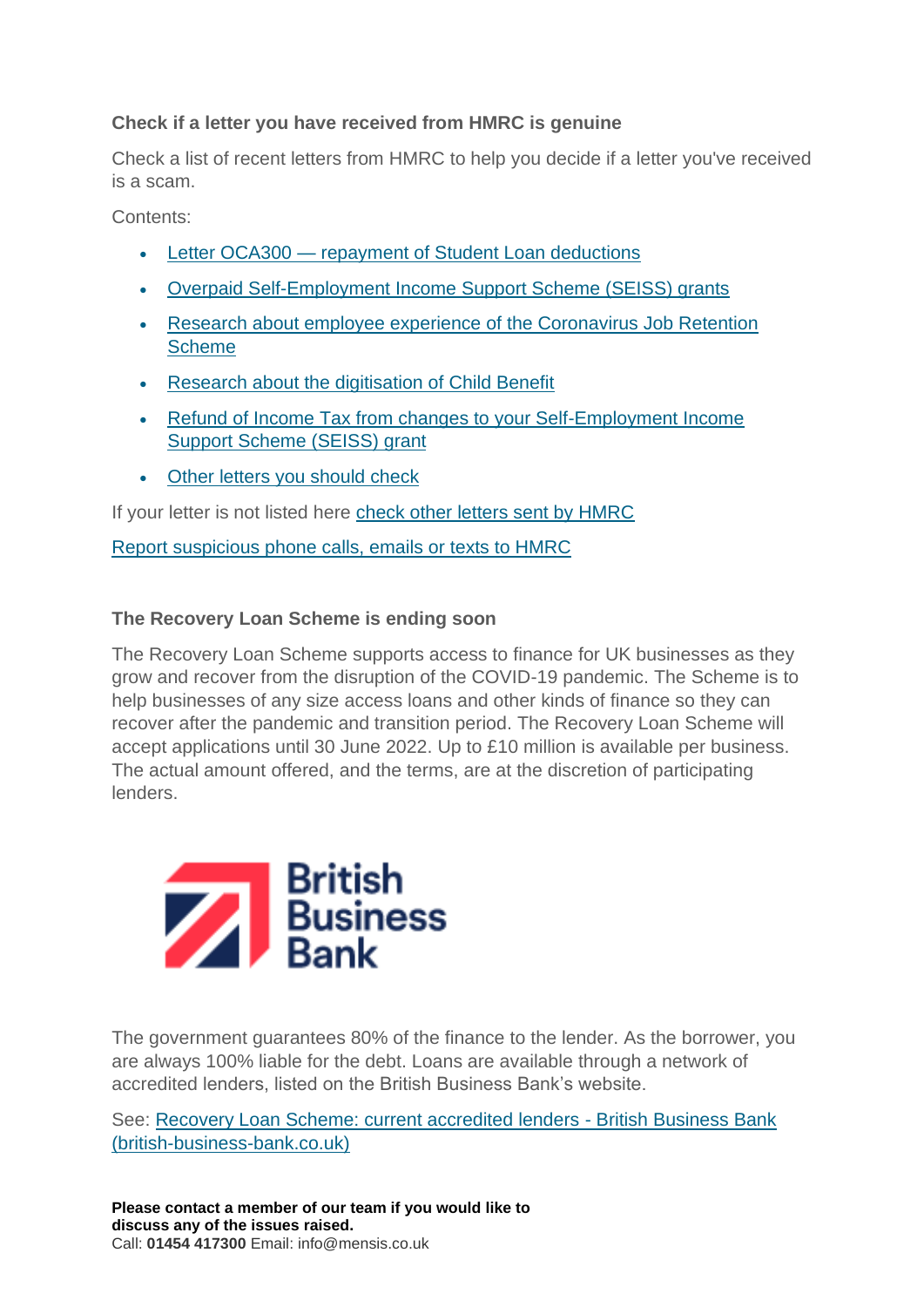#### **Smaller firms struggle to get finance**

A recent study by the Federation for small businesses (FSB) shows lending to small businesses has hit an all-time low. New findings from the quarterly Small Business Index (SBI) show successful finance applications plummeting to lowest level on record.

The FSB warns that banks "pulling up the drawbridge" to small firms will further stifle economic growth. Fewer than one in ten (9%) small firms applied for finance in Q1 2022, the lowest proportion since SBI records began. The share that saw applications approved (43%) is also at a record low. Of the few firms that did manage to secure finance, four in ten (42%) plan to use credit to manage cashflow, considerably more than the numbers planning to use funds for equipment updates (21%), expansion (19%) or recruitment (4%).

Please talk to us if you need finance – we can help!

See: [Lending to small businesses hits all-time low, new study finds, with six in ten](https://www.fsb.org.uk/resources-page/lending-to-small-businesses-hits-all-time-low-new-study-finds-with-six-in-ten-impacted-by-late-payment.html)  [impacted by late payment | FSB, The Federation of Small Businesses](https://www.fsb.org.uk/resources-page/lending-to-small-businesses-hits-all-time-low-new-study-finds-with-six-in-ten-impacted-by-late-payment.html)

### **Workplace Charging Scheme: guidance for charities and small accommodation businesses**

The UK Government is now offering help to businesses with the upfront costs to install charge points.

The Workplace Charging Scheme (WCS) is a voucher-based scheme that provides eligible applicants with support towards the upfront costs of the purchase and installation of electric vehicle (EV) chargepoints.

The scheme is available for B&Bs, campsites, small hotels, charities and any other accommodation business with less than 250 employees.

See: [Workplace Charging Scheme: guidance for charities and small accommodation](https://www.gov.uk/guidance/workplace-charging-scheme-guidance-for-charities-and-small-accommodation-businesses)  businesses - [GOV.UK \(www.gov.uk](https://www.gov.uk/guidance/workplace-charging-scheme-guidance-for-charities-and-small-accommodation-businesses)

#### **New internet phishing alert**

New emails and letters appearing to be from employees of the Government Legal Department/Bona Vacantia Division are in circulation. Emails are being sent from bogus email addresses purporting to be from members of the Bona Vacantia Division. These emails are not from the @governmentlegal.gov.uk address and may ask for confirmation of personal information or provide false links or download attachments.

Do not give out private information (such as bank details or passwords), download attachments or click on any links in emails if you are not sure they are genuine.

See: [New internet phishing alert -](https://www.gov.uk/government/news/internet-phishing-alert) GOV.UK (www.gov.uk)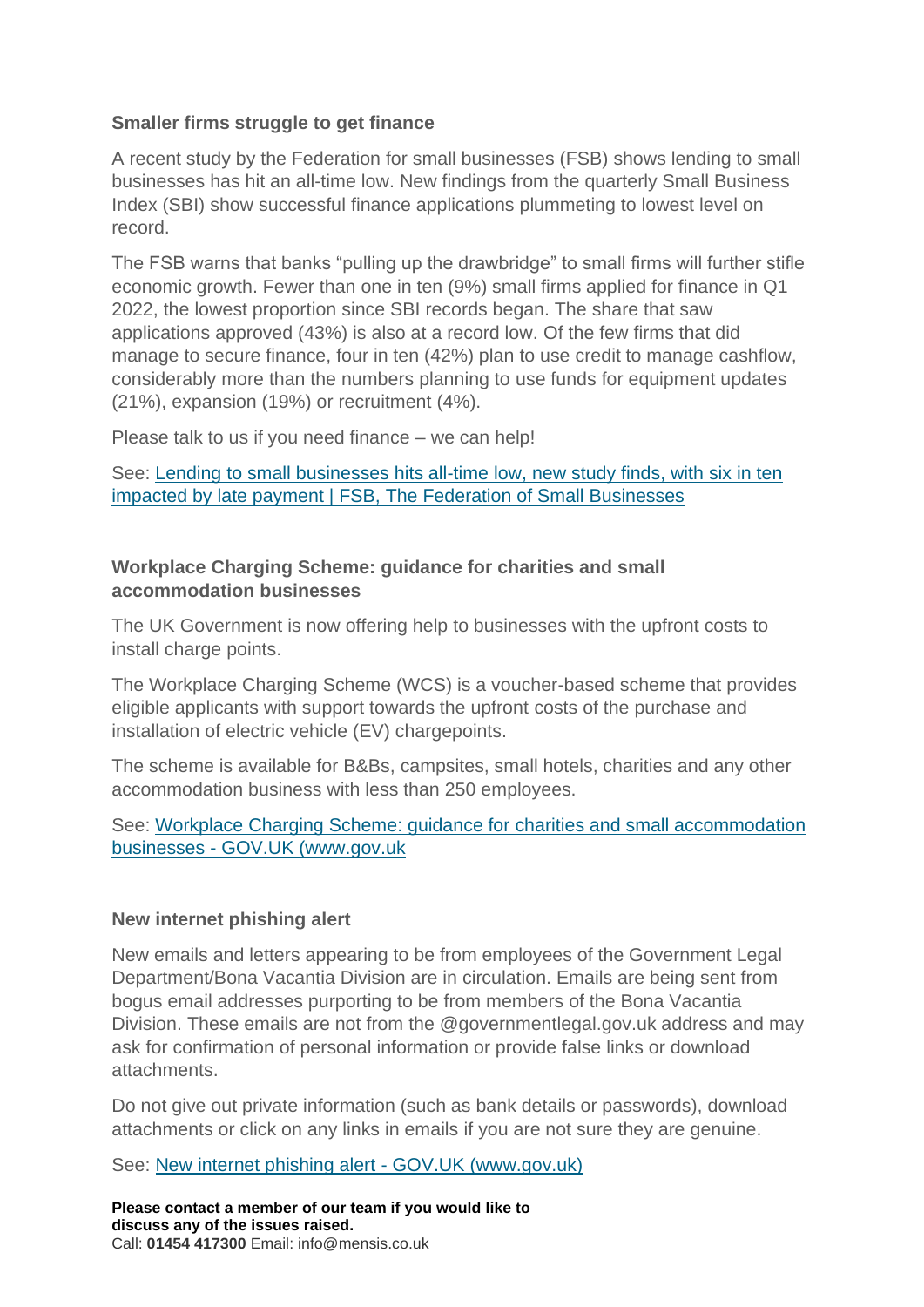### **The Inaugural UK-EU Parliamentary Partnership Assembly**

Earlier this month the Minister for the Cabinet Office, Michael Ellis, addressed the UK and EU Parliamentarians at the inaugural meeting of the UK-EU Parliamentary Partnership Assembly.

He commented that "This forum is an important part of the governance that supports the new UK-EU relationship, but it is also a link between democratic representatives and the people that we serve. I hope that the following couple of days will provide an opportunity for Parliamentarians across the English Channel to exchange ideas on how we can get the most out of our new relationship - to the benefit of course of our respective citizens and businesses."

He also stated that the war in Ukraine has drawn the UK and EU together. That is welcome after the inevitable strains which the change in constitutional relationship brought since 2016. The EU is an essential partner in a global alliance of shared values - and we want success for the Union, and we hope the EU wants that for the UK too.

See: [Address to the Inaugural UK-EU Parliamentary Partnership Assembly -](https://www.gov.uk/government/speeches/address-to-the-inaugural-uk-eu-parliamentary-partnership-assembly) [GOV.UK \(www.gov.uk\)](https://www.gov.uk/government/speeches/address-to-the-inaugural-uk-eu-parliamentary-partnership-assembly)

### **New Bill to set up UK Infrastructure Bank announced in Queen's speech**

The UK Infrastructure Bank was launched in interim form at its headquarters in Leeds in June last year. It was tasked with accelerating investment into ambitious infrastructure projects, cutting emissions and levelling up across the UK.

This Bill will complete the Bank's set up as an operationally independent institution and give it the power to lend directly to local authorities and the Northern Ireland Executive. It will also support the Bank's operational independence by setting out clear accountability for how it is to be run.

Since its launch, the Bank has completed five deals, including financing the UK's largest solar farm in south Wales, investing £100 million to provide high-capacity broadband to around 500,000 properties in hard-to-reach UK premises and a further £50 million to improve digital connectivity for rural homes and businesses across Northern Ireland.

See: [New Bill to set up UK Infrastructure Bank announced in Queen's speech -](https://www.gov.uk/government/news/new-bill-to-set-up-uk-infrastructure-bank-announced-in-queens-speech) [GOV.UK \(www.gov.uk\)](https://www.gov.uk/government/news/new-bill-to-set-up-uk-infrastructure-bank-announced-in-queens-speech)

#### **Rollout of hundreds more zero-emission HGVs**

The world's largest fleet of zero emission HGVs will take to UK roads through plans to achieve cleaner air and greener jobs, while helping to keep costs down on consumer goods. £200 million of government funding will be injected into an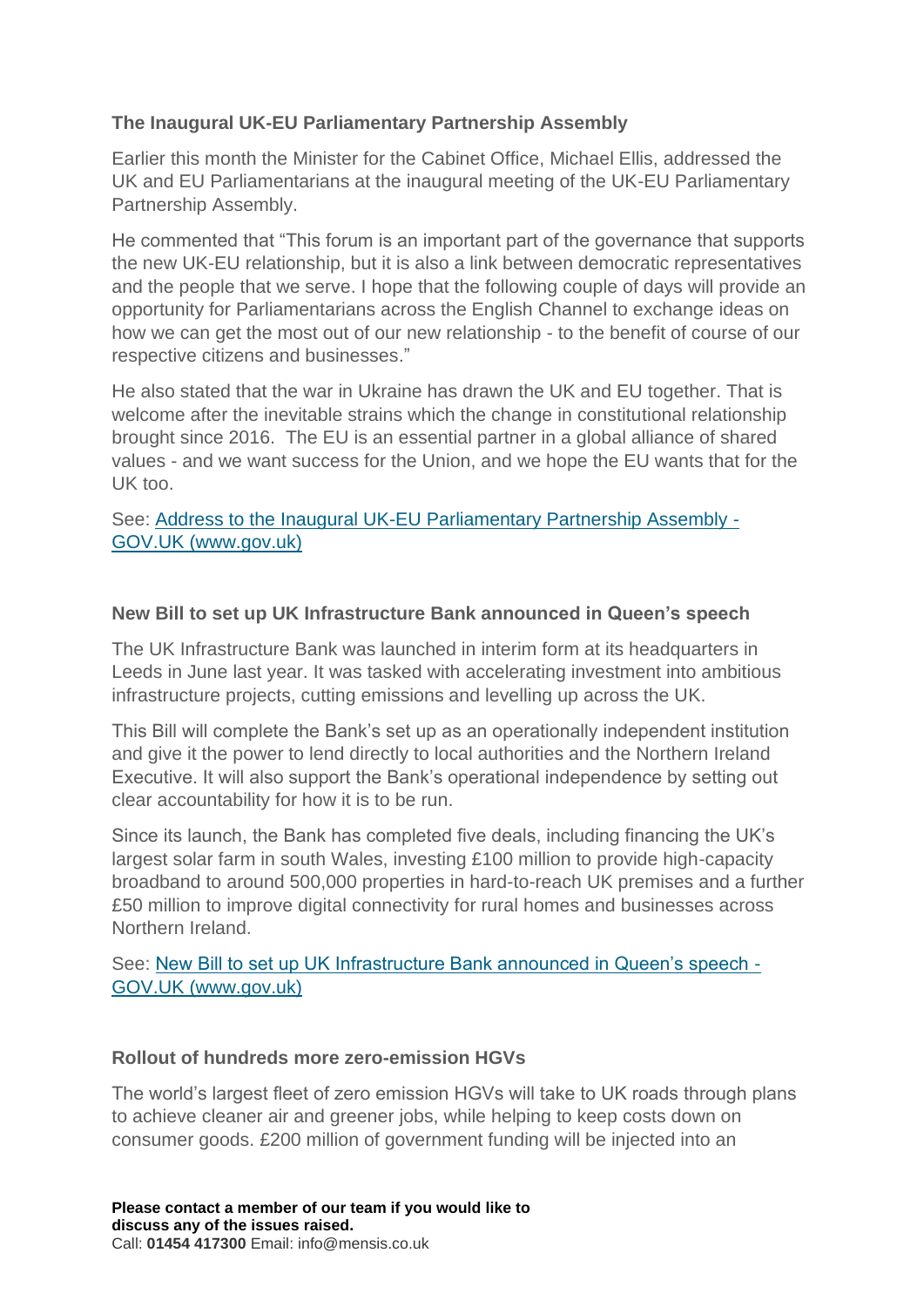extensive zero emission road freight demonstrator programme, at Logistics UK's Future Logistics Conference earlier this month.

The 3-year comparative programme will begin later this year to help decarbonise the UK's freight industry with initial competitions for battery, electric and hydrogen fuel cell technology launching shortly.

This could see hundreds more zero-emission HGVs rolled out across the nation and save the industry money, thanks to overall running costs of green vehicles being cheaper than petrol and diesel equivalents. More efficient deliveries will in turn enable haulage companies to keep the price of goods down and protect customers from rising costs.

The transition to zero-emission trucks will also help improve air quality, create greener jobs and deliver on COP26 pledges while reducing reliance on imports of foreign oil. Eliminating fossil fuels from road freight and improving the UK's energy supply resilience will help to protect drivers and businesses from increasing global energy prices.

See: [£200 million boost to rollout of hundreds more zero-emission HGVs -](https://www.gov.uk/government/news/200-million-boost-to-rollout-of-hundreds-more-zero-emission-hgvs) GOV.UK [\(www.gov.uk\)](https://www.gov.uk/government/news/200-million-boost-to-rollout-of-hundreds-more-zero-emission-hgvs)

#### **Innovation Loans Future Economy competition - round 3**

UK registered businesses can apply for loans for innovative projects with strong commercial potential to significantly improve the UK economy.

Innovate UK is offering up to £25 million in loans to micro, small and medium - sized enterprises (SMEs). Loans are for highly innovative late stage research and development (R&D) projects with the best potential for the future. There should be a clear route to commercialisation and economic impact.

Your project must lead to new products, processes or services that are significantly ahead of others currently available or propose an innovative use of existing products, processes or services. It can also involve a new or innovative business model.

See: Competition overview - [Innovation Loans Future Economy Competition –](https://apply-for-innovation-funding.service.gov.uk/competition/1172/overview) Round 3 - [Innovation Funding Service \(apply-for-innovation-funding.service.gov.uk\)](https://apply-for-innovation-funding.service.gov.uk/competition/1172/overview)

### **Healthy, cost-effective travel for millions as walking and cycling projects get the green light**

Millions of people across the country could benefit from cleaner air and cheaper ways to travel and keep active, thanks to £200 million of government funding for new walking and cycling schemes across England announced last week.

The government's new executive agency Active Travel England, led by Chris Boardman, will oversee the delivery of 134 first-rate schemes, backed by £161